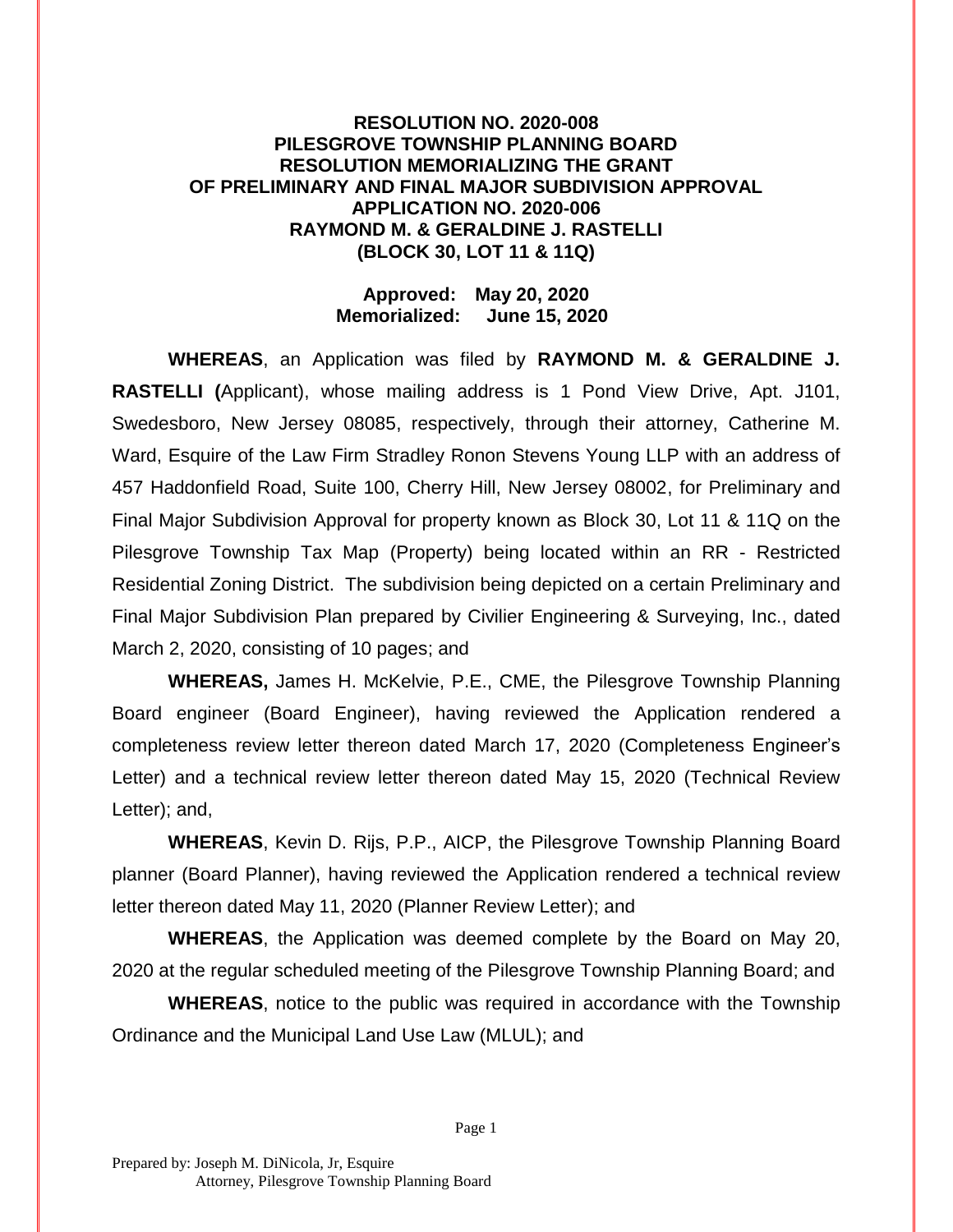**WHEREAS,** there is currently a pandemic caused by the novel virus COVID-19 which has caused the Governor of the State of New Jersey to issue various quarantine executive orders; and

**WHEREAS**, a result of these orders public gatherings is not permitted at the time this meeting was held, as such the Planning Board meeting was required to be conducted virtually.

**WHEREAS**, the Planning Board through the excellent work of the Secretary coordinated a virtual meeting through the program ZOOM; and

**WHEREAS**, the Planning Board issued its own notice to the public prior to the meeting that the meeting would be held virtually with the instructions of how to call into the meeting; and

**WHEREAS**, the Applicant provided notice in accordance with applicable MLUL and Township Ordinance, in which it was indicated that the Planning Board meeting would be held virtually, providing all required call-in information for the public's use; and

**WHEREAS**, additionally the Application was posted on the Township Website for review and use by interested public; and

**WHEREAS**, the Board determined that it had jurisdiction to hear the Application and proceeded with a Public Hearing on the Application on the regular meeting of the Pilesgrove Township Planning Board convened on May 20, 2020; and,

**WHEREAS**, the Board heard testimony from Applicant's Engineer, Gary R. Civilier, PE, PLS, PP, the Applicant, Raymond Rastelli and representation from Catherine M. Ward, Esquire, the Applicant's Attorney; and,

**WHEREAS**, after hearing the above testimony, representations and public comment, the Board made the following findings of fact:

- 1. The property is in an RR Restricted Residential Zoning District as designated on the Township Zoning Map.
- 2. The Property currently consisted of as existing single family dwelling with associated improvements.
- 3. The Property is approximately 95.21 acres.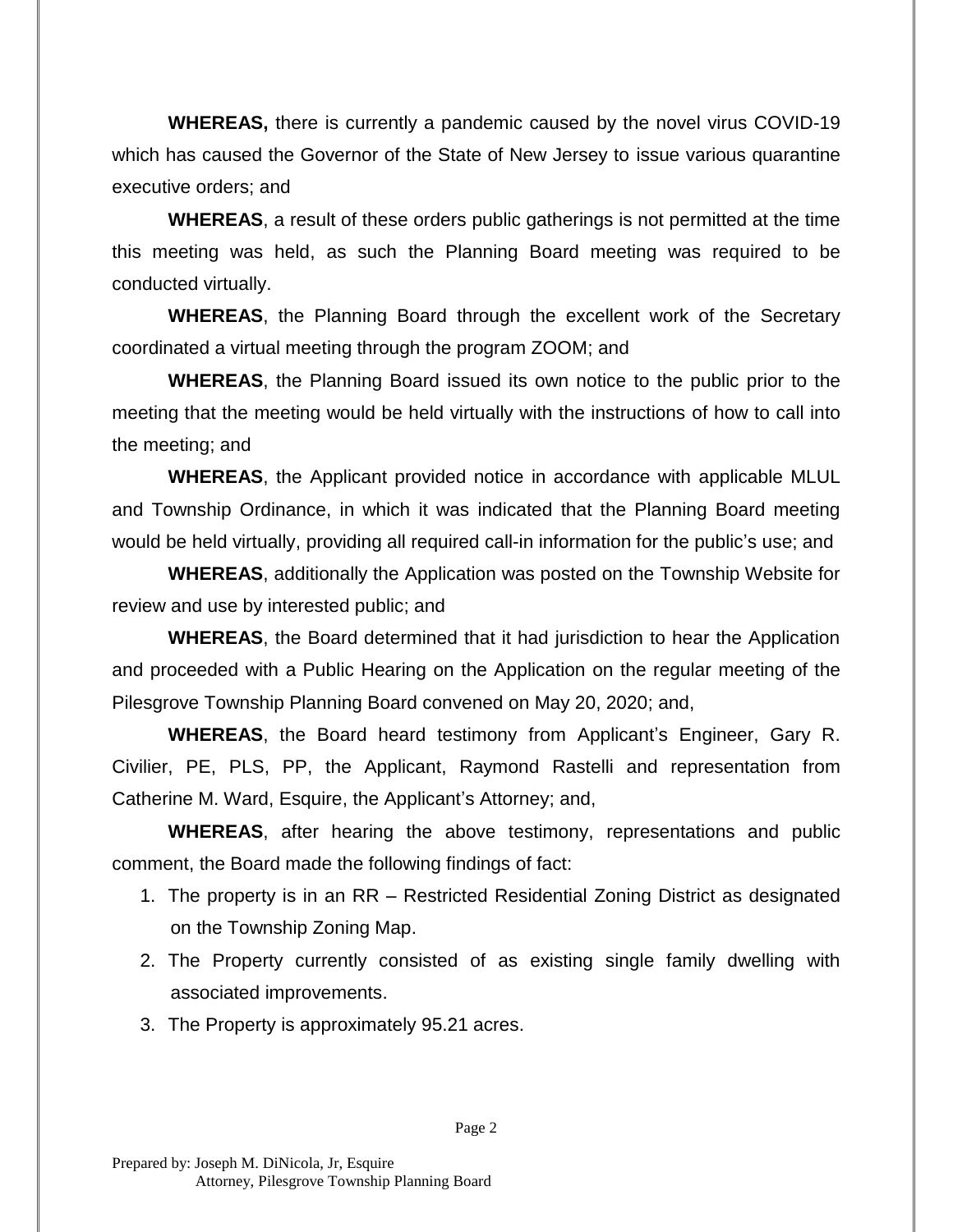- 4. The Applicant is proposing to subdivide the Property into five (5) lots in accordance with the Country Estates Development Option of the RR Zoning District.
- 5. As proposed the subdivision includes the remainder of the mother lot which contains the current single-family dwelling and shall consist of approximately 45.8 acres and four (4) lots ranging is size from 6 to 7 acres.
- 6. All lots shall be utilized as single-family dwelling lots, with farming to continue on the mother lot.
- 7. All proposed lots comply with the Country Estates Development zoning requirements.
- 8. All lots shall comply with all bulk standards.
- 9. All off-street parking requirements shall be met.
- 10.All lots shall have street access from a single private lane that will be maintained by the owner of the mother lot.
- 11.All stormwater management maintenance and repair shall be the responsibility of the mother lot.
- 12.All lots shall have their own septic and well systems
- 13. It is the intent of the Applicant for the lots to be utilized for single-family residences for his family and not to be sold on the open market.
- 14.There was one (1) member of the public that spoke on the Application who wanted to inform the Applicant of the speeding issue on Marlton Road and wanted to know if the Planning Board could address this issue. It was discussed and determined that such an issue is out of the jurisdiction of the Planning Board and the issue should be addressed to the County of Salem governing body.
- 15. There was significant discussion involving the name of the private lane providing access to all the lots. It was determined that the name shall be approved by the Board Engineer in conjunction with the Applicant, in the sole discretion of the Board Engineer.
- 16.The Board next reviewed the Technical Review Letter and Planner Review Letter. The Applicant agreed to comply with all comments and requirements contained in the Letters subject to the Engineer's and Planner's approval.

Page 3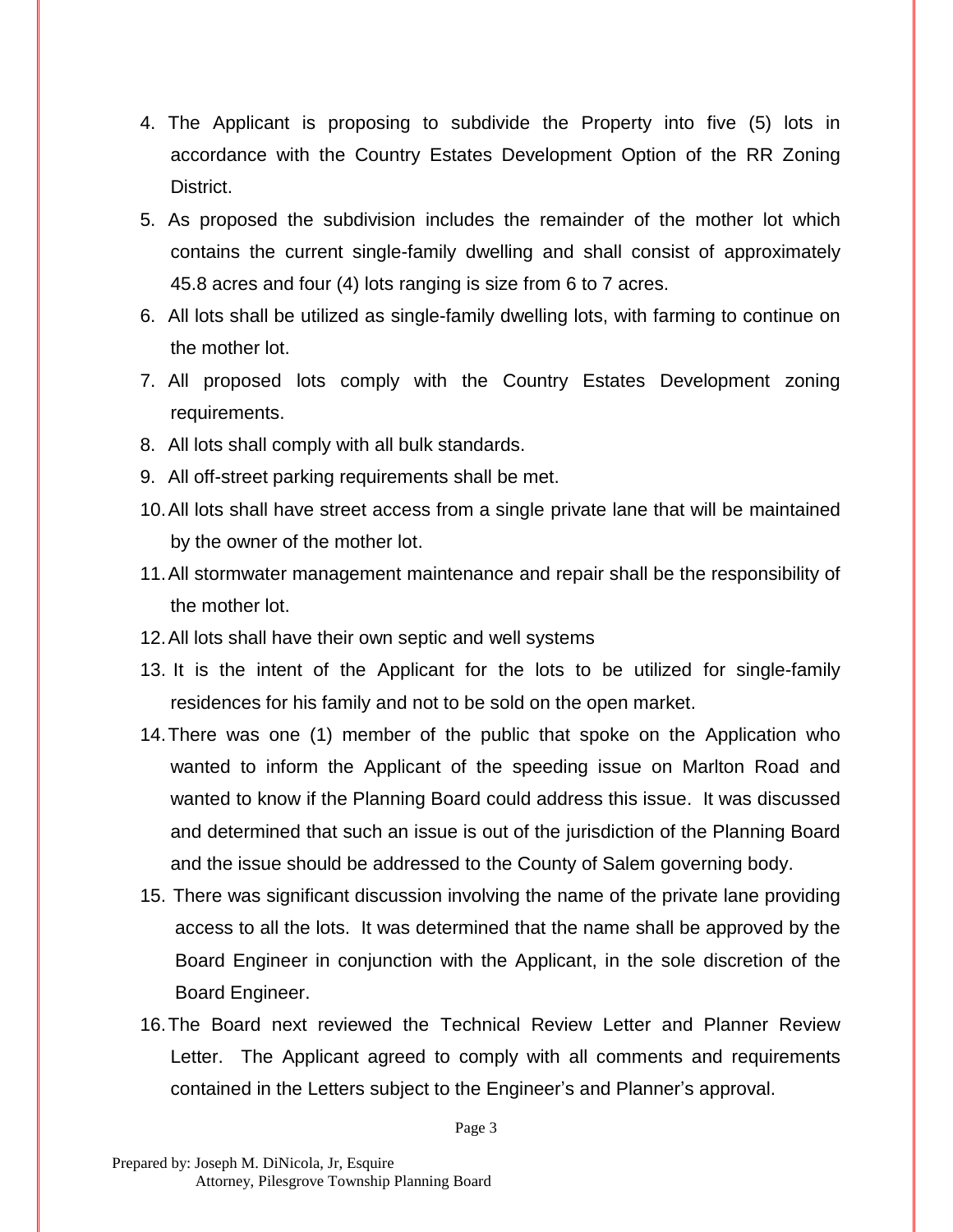**BE IT THEREFORE RESOLVED** on this day of the same of the same of the same of the same of the same of the same of the same of the same of the same of the same of the same of the same of the same of the same of the same of the Pilesgrove Township Planning Board, the Preliminary and Final Major Subdivision and waivers requested as further depicted on the Major Subdivision Plan submitted is granted, and is subject to the following conditions:

1. The subdivision shall be filed by deeds in the Office of the Clerk of Salem County. The deeds shall be approved by the Board solicitor and shall contain legal descriptions that have been approved by the Board Engineer. The deeds shall be recorded not later than 190 days from the date of the adoption of the within resolution.

2. The subdivision deeds shall include "Right to Farm" language to be reviewed and approved by the Board Solicitor.

3. Applicant shall comply with all comments and requirements detailed on the Board Engineer and Planner review letters.

4. Payment of any and all required fees which are due or may become due to the Township within seven (7) day notice thereof, including but not limited to, settlement of any outstanding review escrow accounts.

5. Obtaining any and all other approvals for the proposed revisions that may be required by any governmental/regulatory body including, but not limited to, the New Jersey Department of Environmental Protection pursuant to the Freshwater Wetlands Act, the Salem County Planning Board and/or the Salem County Soil Conservation District, New Jersey Department of Transportation, etc. Applicant's engineer shall certify that said approvals have been received.

**BE IT FURTHER RESOLVED**, that in the event the above conditions are not satisfied within two (2) years from the date of the grant of approval, the relief granted herein shall be denied retroactively to said approval date.

**BE IT FINALLY RESOLVED** that the Applicant is hereby placed on notice that:

1. If he or his successors intend or desire to engage in a regulated activity upon the property as defined in N.J.S.A. 13:9B-3; and, if required, a Freshwater Wetlands Permit or exemption therefrom must be obtained.

2. Applicant shall comply with all representations made during the course of the hearing and in all filed documents.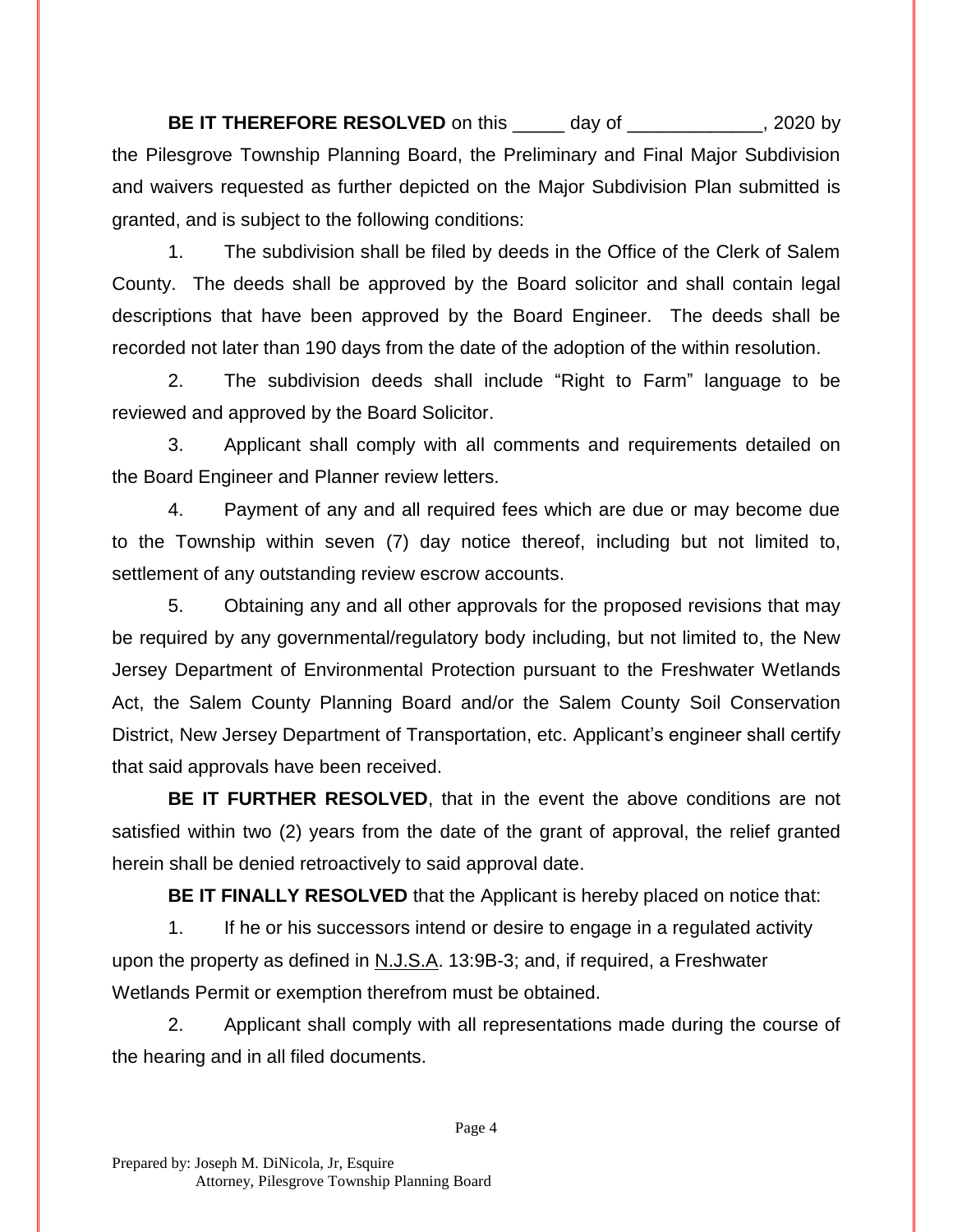3. Applicant shall indemnify and hold the Board harmless from any claim of any kind which may be made as a result of any deficiency in the Application, including any challenges to the notice requirements of the MLUL and Township Ordinance.

## **PILESGROVE TOWNSHIP PLANNING BOARD**

**BY:\_\_\_\_\_\_\_\_\_\_\_\_\_\_\_\_\_\_\_\_\_\_\_\_\_\_\_\_\_\_\_\_\_\_\_\_\_**

**JEFFREY STRING, Chairperson**

**ATTEST:**

**RITA SHADE, Secretary**

**\_\_\_\_\_\_\_\_\_\_\_\_\_\_\_\_\_\_\_\_\_\_\_\_\_\_\_\_\_\_\_**